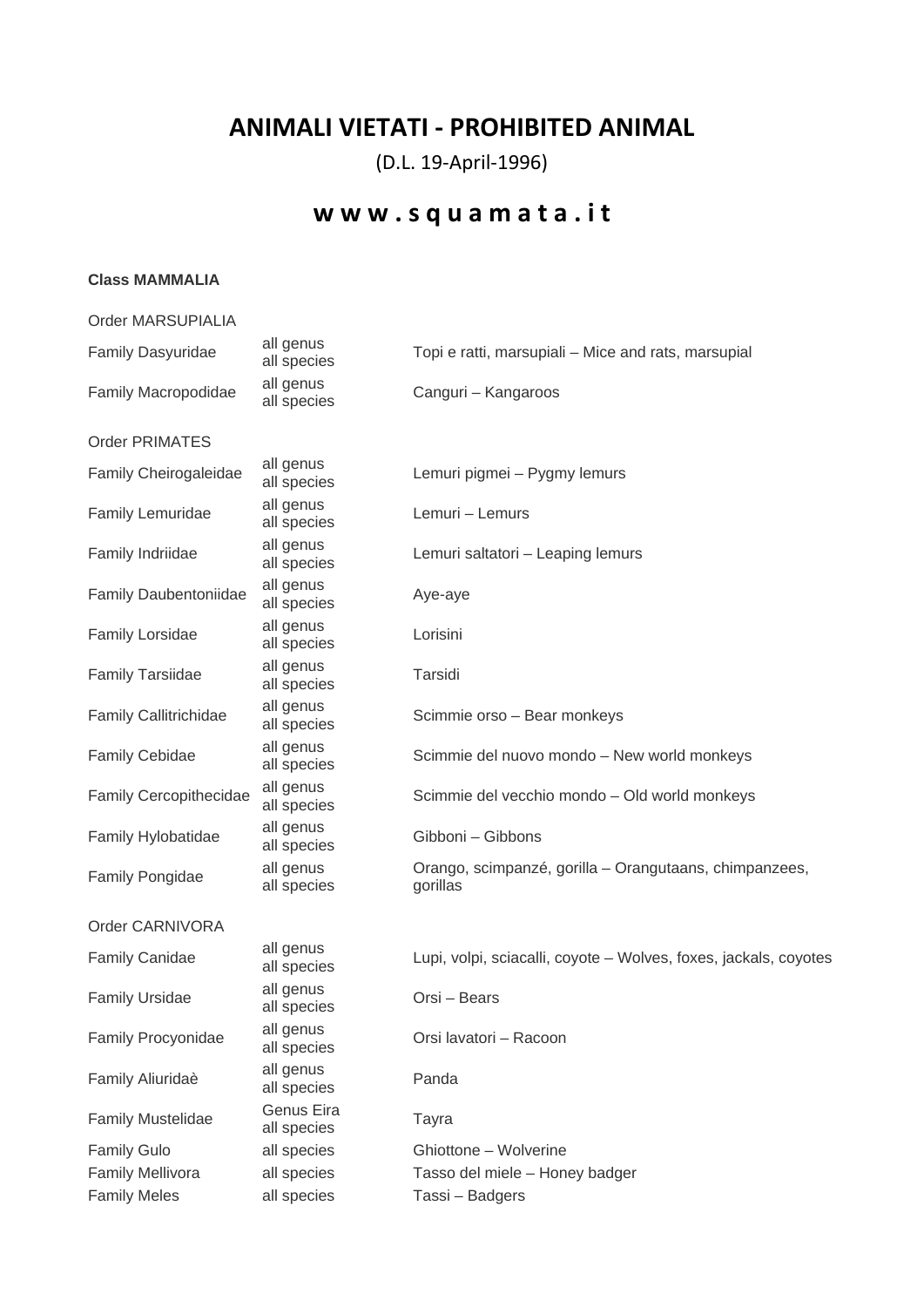| <b>Family Arctonyx</b>     | all species              | Tassi - Badgers                                             |
|----------------------------|--------------------------|-------------------------------------------------------------|
| <b>Family Mydaus</b>       | all species              | Tassi - Badgers                                             |
| Family Taxidea             | all species              | Tassi - Badgers                                             |
| <b>Family Lutra</b>        | all species              | Lontre - Otters                                             |
| <b>Family Pteronura</b>    | all species              | Lontra gigante - Giaiant otter                              |
| <b>Family Aonyx</b>        | all species              | Lontre - Otters                                             |
| Family Enhydra             | all species              | Lontra marina - Sea otter                                   |
| Family Hyaenidae           | all genus<br>all species | lene - Hyenas                                               |
| <b>Family Falidae</b>      | all genus<br>all species | Leoni, tigri, pantere, etc. - Lions, tigers, panthers, etc. |
| Order PROBOSCIDEA          |                          |                                                             |
| <b>Family Elephantidae</b> | all genus<br>all species | Elefanti - Elephants                                        |
| Order PERISSODACTYLA       |                          |                                                             |
| Family Rhinocerontidae     | all genus<br>all species | Rinoceronti - Rhinos                                        |
| Order ARTIODACTYLA         |                          |                                                             |
| <b>Family Suidae</b>       | all genus<br>all species | Cinghiali - Boars                                           |
| Family Tayassuidae         | all genus<br>all species | Pecari - Peccary                                            |
| Family Hippopotamidae      | all genus<br>all species | Ippopotami                                                  |
| <b>Family Cervidae</b>     | all genus<br>all species | Cervi, alce, daino, etc.                                    |
| <b>Family Bovidae</b>      | all genus<br>all species | Antilopi, bufali, caprini, etc.                             |
| Order RODENTIA             |                          |                                                             |
| Family Hystricidae         | all genus<br>all species | Istrici - Hippos                                            |
| Family Erithizontidae      | all genus<br>all species | Istrici arborei - Tree porcupine                            |
| Family Hydrochoeridae      | all genus<br>all species | Capibara - Capybara                                         |
| Family Dinomydae           | all genus<br>all species | Paracana                                                    |
| Family Dasyproctidae       | all genus<br>all species | Aguti                                                       |
| <b>Class REPTILIA</b>      |                          |                                                             |
| Order TESTUDINES           |                          |                                                             |
|                            |                          |                                                             |

| <b>Family Bataguridae</b> | Genus Mauremys<br>specie M. caspica                 | Mauremide caspica - Caspian turtle               |
|---------------------------|-----------------------------------------------------|--------------------------------------------------|
| <b>Family Chelydridae</b> | Genus Chelydra<br>specie C. serpentina              | Tartaruga azzannatrice - Snapping turtle         |
|                           | Genus<br><b>Macroclemmis</b><br>specie M. temminchi | Tartaruga alligatore - Alligator snapping turtle |